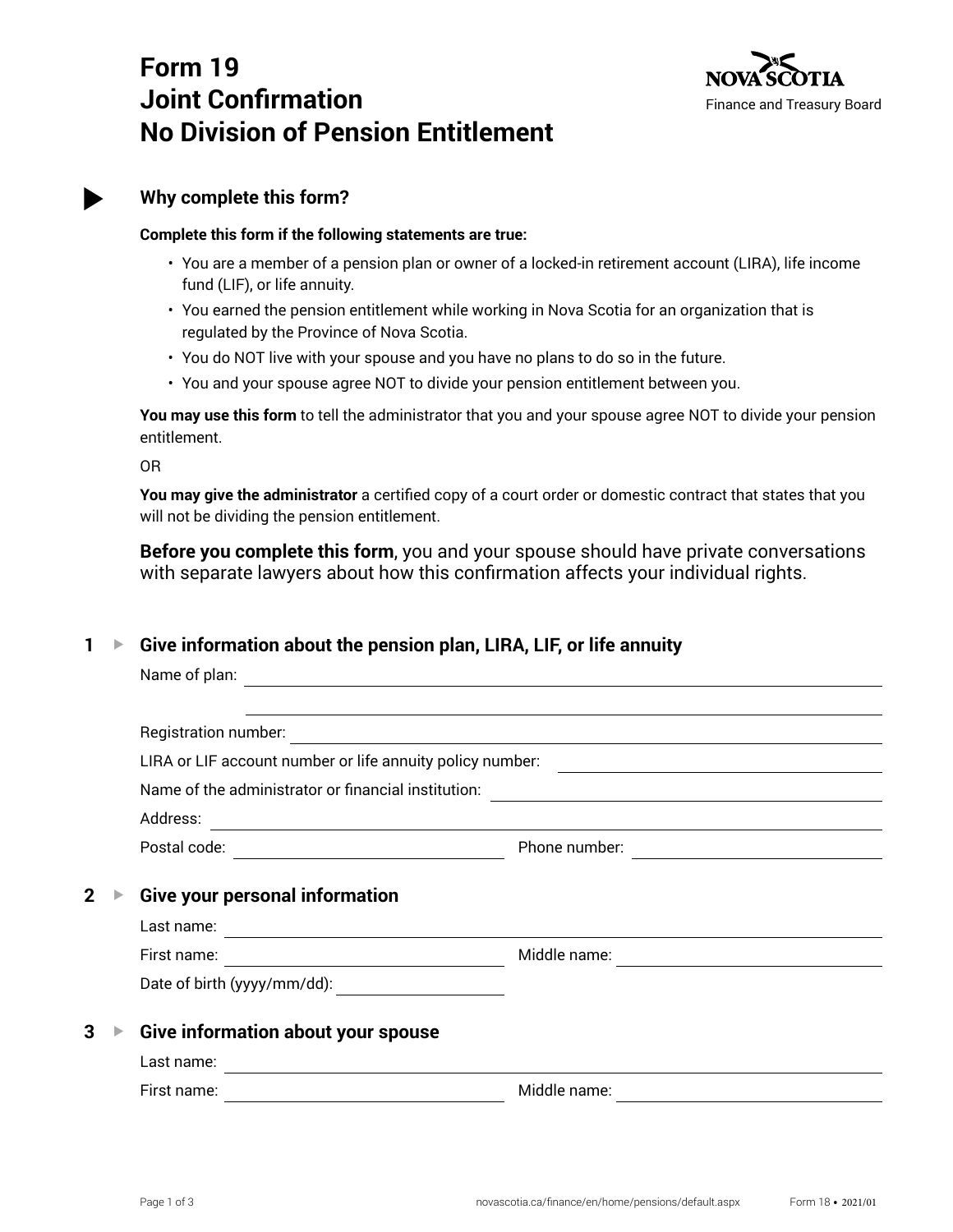### **4 ▶ Sign the confirmation and have your signatures witnessed**

#### **We confirm the following (choose all that apply):**

- $\Box$  A request for information was made regarding the pension entitlement.
- $\Box$  No request for information regarding the pension entitlement has been made.
- $\Box$  We have ended our spousal relationship.
- $\Box$  We agree NOT to divide the pension entitlement.

#### **Our separation date is** (yyyy/mm/dd):

#### **This declaration must be signed before a witness.** Your witness

- must be at least 18 years of age
- must NOT be your spouse
- must see you sign the form
- must sign, print their name, and date this form immediately after seeing you sign and date this form

### **Member or owner: sign the declaration**

| <b>Give information about the witness</b> |                                                                                                                                      |
|-------------------------------------------|--------------------------------------------------------------------------------------------------------------------------------------|
|                                           |                                                                                                                                      |
|                                           | Middle name:<br><u> 1989 - Jan Stein Stein, september 1989 - Stein Stein Stein Stein Stein Stein Stein Stein Stein Stein Stein S</u> |
|                                           |                                                                                                                                      |
|                                           |                                                                                                                                      |
| <b>Spouse: sign the declaration</b>       |                                                                                                                                      |
|                                           | Date (yyyy/mm/dd):                                                                                                                   |
|                                           | Date (yyyy/mm/dd):                                                                                                                   |
| <b>Give information about the witness</b> |                                                                                                                                      |
|                                           |                                                                                                                                      |
|                                           |                                                                                                                                      |